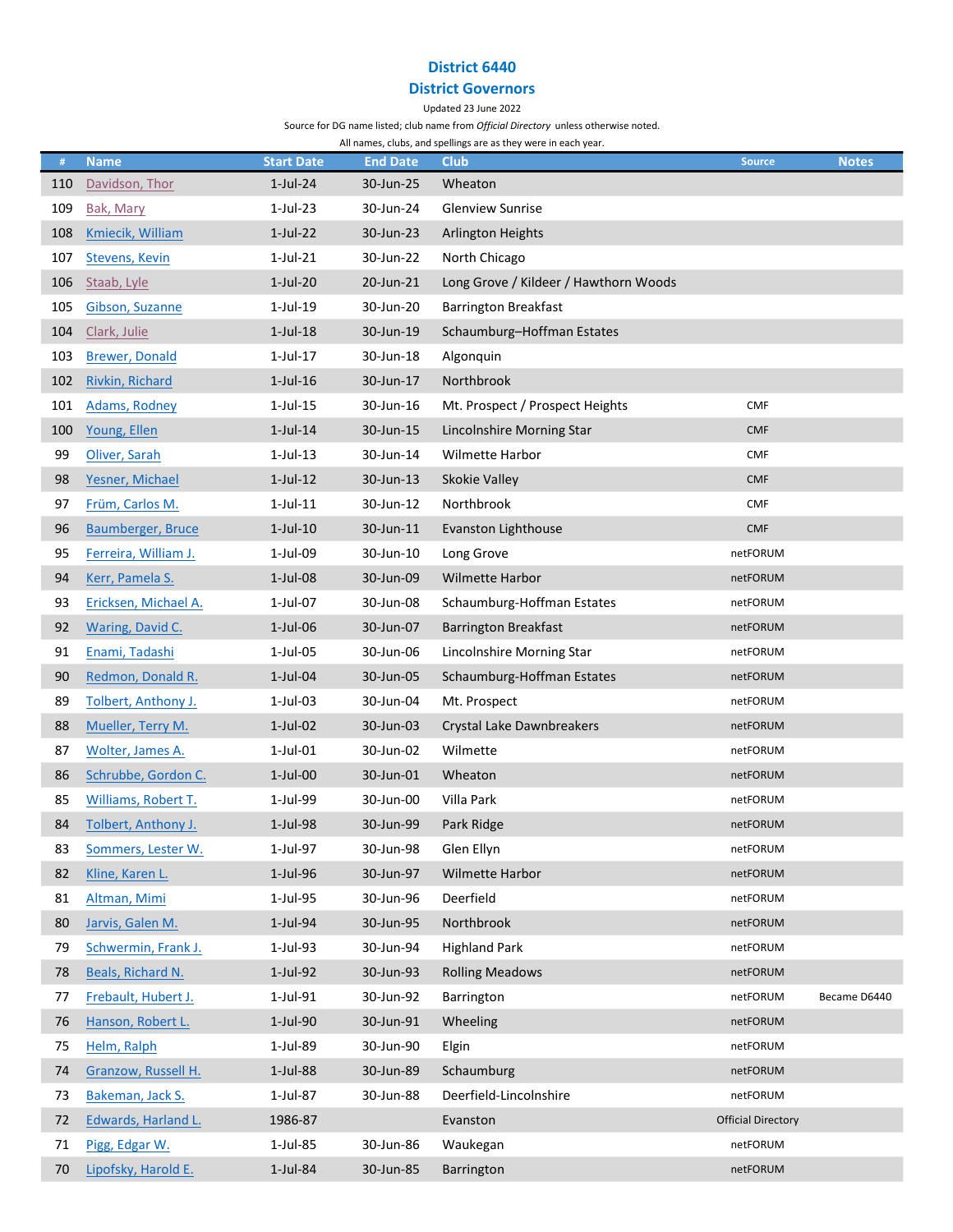## District 6440

# District Governors

### Updated 23 June 2022

Source for DG name listed; club name from Official Directory unless otherwise noted.

All names, clubs, and spellings are as they were in each year.

| #  | <b>Name</b>             | <b>Start Date</b> | <b>End Date</b> | <b>Club</b>           | <b>Source</b>             | <b>Notes</b> |
|----|-------------------------|-------------------|-----------------|-----------------------|---------------------------|--------------|
| 69 | Budny, Richard J.       | $1-Jul-83$        | 30-Jun-84       | Villa Park            | netFORUM                  |              |
| 68 | Kadrmas, Edwin E.       | $1-Jul-82$        | 30-Jun-83       | <b>West Chicago</b>   | netFORUM                  |              |
| 67 | Brickman, Robert O.     | $1$ -Jul-81       | 30-Jun-82       | Palatine              | netFORUM                  |              |
| 66 | Muhlenbruch, Carl W.    | $1-Jul-80$        | 30-Jun-81       | Wilmette              | netFORUM                  |              |
| 65 | Benrud, David M.        | 1-Jul-79          | 30-Jun-80       | McHenry               | netFORUM                  |              |
| 64 | Blane, Jack B.          | $1$ -Jul-78       | 30-Jun-79       | Wheeling              | netFORUM                  |              |
| 63 | Nelson-Hawkins, H.J.    | 1977-78           |                 | Park Ridge            | <b>Official Directory</b> |              |
| 62 | Jurco, Stephen          | 1976-77           |                 | Arlington Heights     | <b>Official Directory</b> |              |
| 61 | Rovelstad, Wendell M.   | 1-Jul-75          | 30-Jun-76       | Elgin                 | netFORUM                  |              |
| 60 | Potter, Frank C.        | 1974-75           |                 | Waukegan              | <b>Official Directory</b> |              |
| 59 | Shaner, Charles H.      | 1973-74           |                 | <b>Mount Prospect</b> | <b>Official Directory</b> |              |
| 58 | Barr, Robert L.         | 1972-73           |                 | Libertyville          | <b>Official Directory</b> |              |
| 57 | Goellner, Emil          | $1$ -Jul-71       | 30-Jun-72       | Lombard               | netFORUM                  |              |
| 56 | Atchison, Harold E.     | 1970-71           |                 | Skokie                | <b>Official Directory</b> |              |
| 55 | Spaulding, Abbot D.     | 1969-70           |                 | Homewood              | <b>Official Directory</b> |              |
| 54 | Slattery, Edward F.     | 1968-69           |                 | Chicago               | <b>Official Directory</b> |              |
| 53 | Brown, Wesley L.        | 1967-68           |                 | Wilmette              | <b>Official Directory</b> |              |
| 52 | Schaefer, Bernard R.    | 1966-67           |                 | Maywood               | <b>Official Directory</b> |              |
| 51 | Schaff, John W.         | 1965-66           |                 | Arlington Heights     | <b>Official Directory</b> |              |
| 50 | Gifford, Edgar D.       | 1964-65           |                 | La Grange             | <b>Official Directory</b> |              |
| 49 | Longtin, Richard        | $1$ -Jul-63       | 30-Jun-64       | Skokie                | netFORUM                  |              |
| 48 | Sandberg, Charles Oscar | 1962-63           |                 | Homewood              | <b>Official Directory</b> |              |
| 47 | Schoder, Henry J.       | 1961-62           |                 | Kankakee              | <b>Official Directory</b> |              |
| 46 | Reeling, Kenneth        | 1-Jul-60          | 30-Jun-61       | Evanston              | netFORUM                  |              |
| 45 | Holter, Thor            | $1$ -Jul-59       | 30-Jun-60       | Elmhurst              | netFORUM                  |              |
| 44 | Davis, Mitchel P.       | 1958-59           |                 | Chicago               | <b>Official Directory</b> |              |
| 43 | Morgan, Ralph E.        | 1-Jul-57          | 30-Jun-58       | Joliet                | netFORUM                  | Became D644  |
| 42 | Rigler, Geo. H.         | 1956-57           |                 | Wilmette              | <b>Official Directory</b> |              |
| 41 | Parris, I.W., Jr.       | 1955-56           |                 | Kankakee              | Official Directory        |              |
| 40 | Sproull, John Steele    | 1954-55           |                 | Morris                | <b>Official Directory</b> |              |
| 39 | Knox, Edward Miles      | 1953-54           |                 | <b>Highland Park</b>  | Official Directory        |              |
| 38 | Apeland, Casper         | 1952-53           |                 | Waukegan              | <b>Official Directory</b> | Became D214  |
| 37 | Walker, Wayne           | 1951-52           |                 | Chicago               | <b>Official Directory</b> |              |
| 36 | Schweinberger, Otto     | 1950-51           |                 | Moline                | <b>Official Directory</b> |              |
| 35 | Palmer, Roy A.          | 1949-50           |                 | Ottawa                | <b>Official Directory</b> | Became D213  |
| 34 | Hollister, Lloyd        | 1948-49           |                 | Wilmette              | <b>Official Directory</b> |              |
| 33 | Gibbs, Bert M.          | 1947-48           |                 | Princeton             | <b>Official Directory</b> |              |
| 32 | Stevenson, William T.   | 1946-47           |                 | Rock Island           | <b>Official Directory</b> |              |
| 31 | Brearton, John L.       | 1945-46           |                 | Savanna               | <b>Official Directory</b> |              |
| 30 | Stager, Frank M.        | 1944-45           |                 | Sterling              | <b>Official Directory</b> |              |
| 29 | Budinger, Francis J.    | 1943-44           |                 | Wilmette              | <b>Official Directory</b> |              |